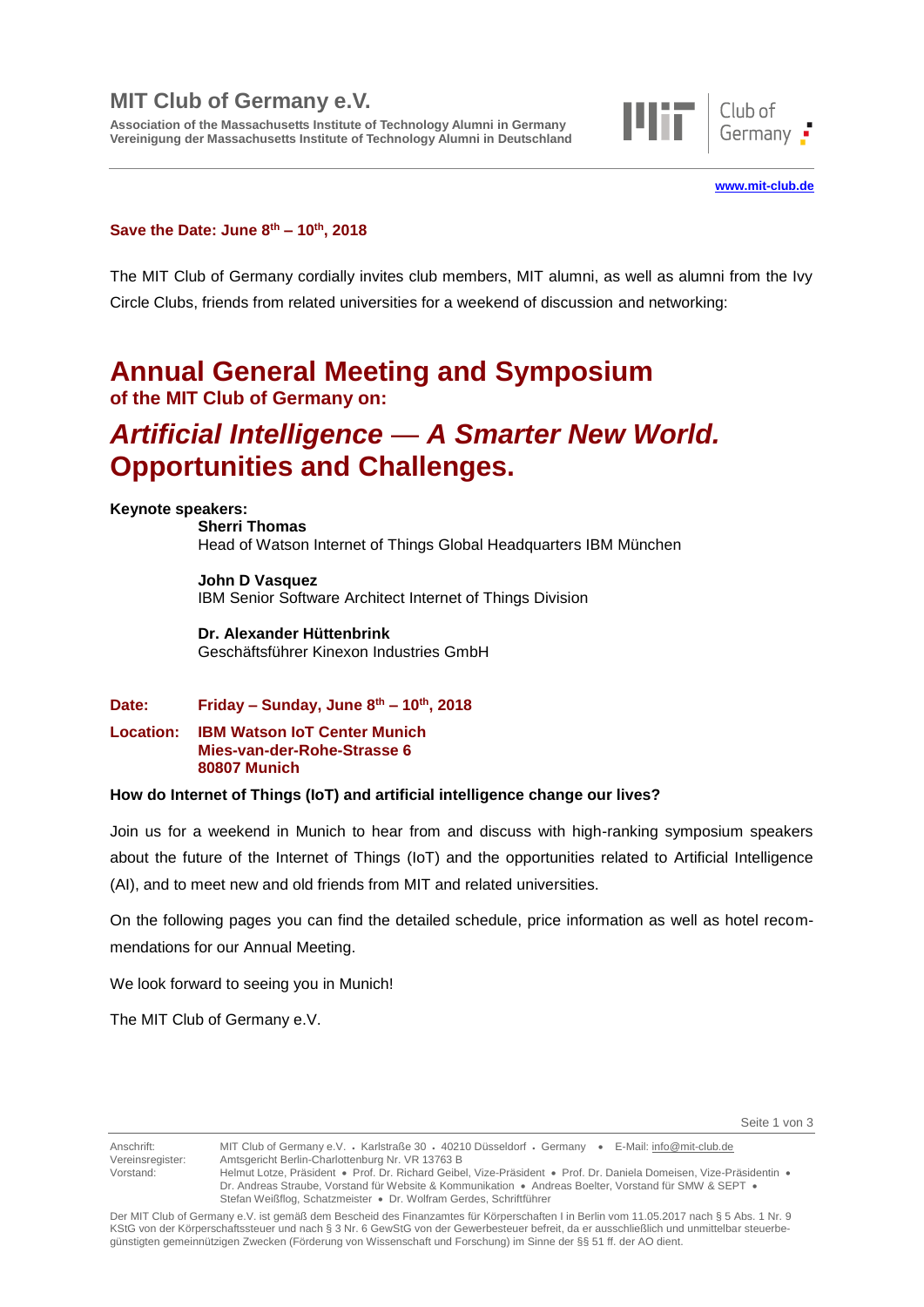#### **Event contacts:**

- Andreas Straube, Email: andreas.straube@MIT-club.de
- Richard Geibel, Email: richard.geibel@MIT-club.de

#### **SCHEDULE FOR THE ANNUAL MEETING:**

## **FRIDAY, June 8th:**

4 – 6 pm: **Guided Tour IBM Watson IoT Center Munich**  (included, max 50 persons, first come first serve) **Biggest investment of IBM in the last two decades in Europe Highest building in Munich, Finest & newest technology**

| Location: | <b>IBM Watson IoT Center Munich</b> |
|-----------|-------------------------------------|
|           | Mies-van-der-Rohe-Strasse 6         |
|           | 80807 Munich                        |

7pm: **Get-together & Dinner** (self-pay) *Location: to be determined*

#### **SATURDAY, June 9th:**

9 – 11am: **Annual General Assembly**  (MIT Club of Germany members and future members only) **A separate invitation to Club Members will follow** 

| Location: | <b>IBM Watson IoT Center Munich</b> |
|-----------|-------------------------------------|
|           | Mies-van-der-Rohe-Strasse 6         |
|           | 80807 Munich                        |

11am – 5pm: **Symposium with expert presentations and panel discussion** (included) Topic: *Artificial Intelligence — A Smarter New World* **Opportunities and Challenges**

| Location: | <b>IBM Watson IoT Center Munich</b> |
|-----------|-------------------------------------|
|           | Mies-van-der-Rohe-Strasse 6         |
|           | 80807 Munich                        |

**Presentations and panel discussion with the leading experts** *Confirmed speakers:*

Sherri Thomas Head of Watson Internet of Things Global Headquarters IBM Munich John D Vasquez IBM Senior Software Architect Internet of Things Division Dr. Alexander Hüttenbrink Geschäftsführer Kinexon Industries GmbH

- 12 1.30pm: **Lunch** (catering) (included)
- 7.30pm: **Dinner** (self-pay) *Location: to be determined*